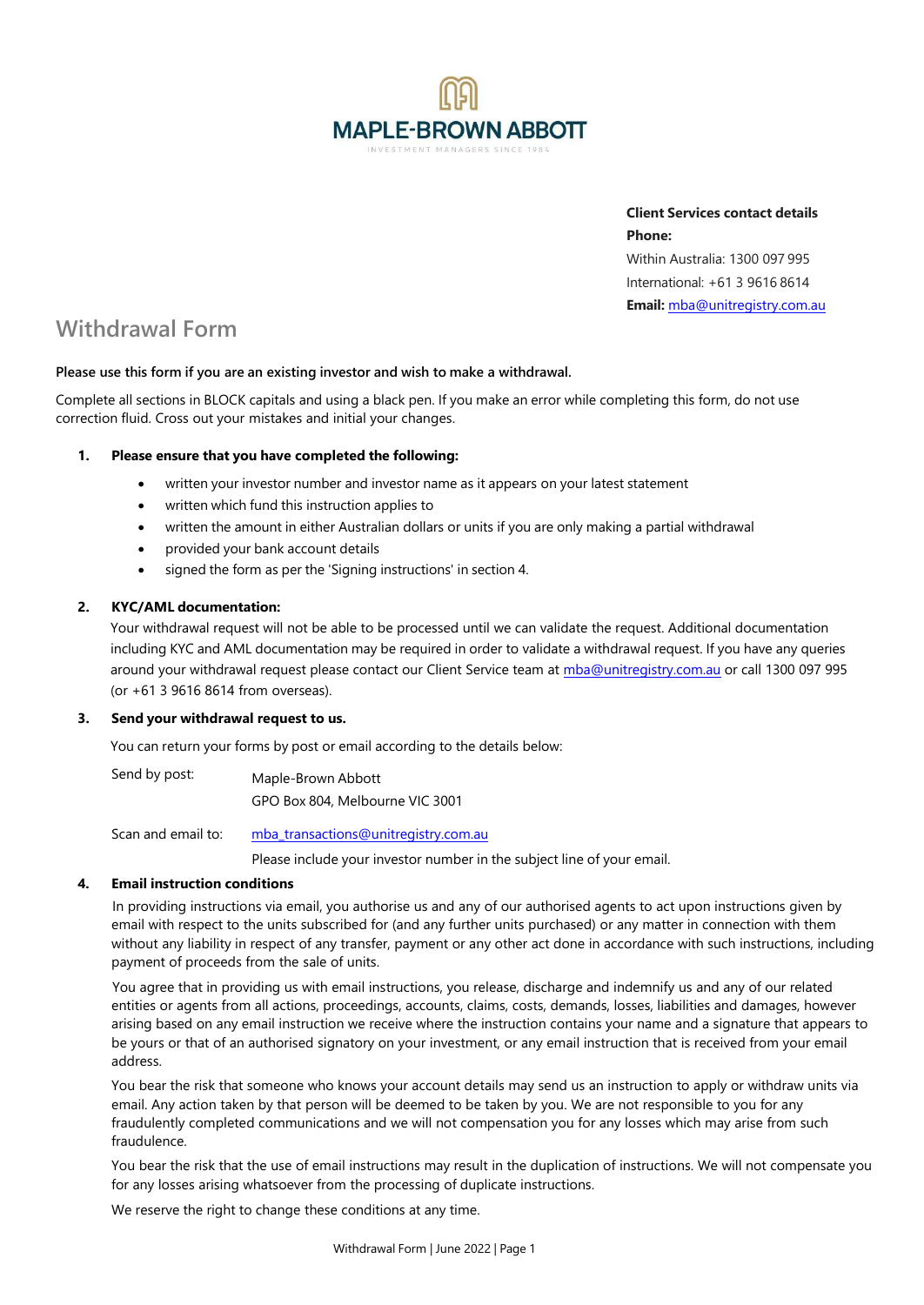| 1. Investor details                                                                                                  |               |
|----------------------------------------------------------------------------------------------------------------------|---------------|
| Investor number                                                                                                      | Investor name |
|                                                                                                                      |               |
| <b>COMPANY And All And All And All And All And All And All And All And All And All And All And All And All And A</b> |               |

**2. Withdrawal details**

Please indicate if you are making a full withdrawal or a partial withdrawal.

If you are making a partial withdrawal, please specify the number of units or dollar amount you wish to withdraw. To keep your account open, we currently require a minimum balance.

| <b>FUND NAME</b>                              | <b>APIR CODE</b> | <b>Minimum</b><br>balance<br><b>AUD\$</b> | <b>Minimum</b><br>withdrawal<br>amount<br><b>AUD\$</b> | <b>Partial</b><br>withdrawal<br>amount<br><b>AUD\$</b> | <b>Withdrawal option</b><br>(indicate preference with an X) |                                |  |  |
|-----------------------------------------------|------------------|-------------------------------------------|--------------------------------------------------------|--------------------------------------------------------|-------------------------------------------------------------|--------------------------------|--|--|
|                                               |                  |                                           |                                                        |                                                        | Full<br>withdrawal                                          | Partial<br>withdrawal<br>units |  |  |
| <b>Asian equities</b>                         |                  |                                           |                                                        |                                                        |                                                             |                                |  |  |
| Asian Investment Trust                        | <b>MPL0003AU</b> | \$10,000                                  | \$1,000                                                |                                                        |                                                             |                                |  |  |
| <b>Asian equity income</b>                    |                  |                                           |                                                        |                                                        |                                                             |                                |  |  |
| Asian Dividend Growth Fund                    | MPL8237AU        | \$10,000                                  | \$1,000                                                |                                                        |                                                             |                                |  |  |
| <b>Australian small companies</b>             |                  |                                           |                                                        |                                                        |                                                             |                                |  |  |
| Australian Small Companies Fund               | MPL1241AU        | \$10,000                                  | \$1,000                                                |                                                        |                                                             |                                |  |  |
| <b>Australian value equities</b>              |                  |                                           |                                                        |                                                        |                                                             |                                |  |  |
| <b>Australian Equity Trust</b>                | <b>MPL0002AU</b> | \$5,000,000                               | \$10,000                                               |                                                        |                                                             |                                |  |  |
| Australian Share Fund - Retail                | ADV0013AU        | \$500                                     | \$500                                                  |                                                        |                                                             |                                |  |  |
| Australian Share Fund - Wholesale             | ADV0046AU        | \$10,000                                  | \$10,000                                               |                                                        |                                                             |                                |  |  |
| Australian Value Opportunities<br>Fund        | MPL1039AU        | \$10,000                                  | \$1,000                                                |                                                        |                                                             |                                |  |  |
| Responsible Investment Fund                   | MPL0544AU        | \$10,000                                  | \$1,000                                                |                                                        |                                                             |                                |  |  |
| <b>Global listed infrastructure</b>           |                  |                                           |                                                        |                                                        |                                                             |                                |  |  |
| Global Listed Infrastructure Fund             | MPL0006AU        | \$10,000                                  | \$1,000                                                |                                                        |                                                             |                                |  |  |
| Global Listed Infrastructure<br>Fund - Hedged | MPL0008AU        | \$10,000                                  | \$1,000                                                |                                                        |                                                             |                                |  |  |
| Multi-asset                                   |                  |                                           |                                                        |                                                        |                                                             |                                |  |  |
| Diversified Investment Trust                  | MPL0001AU        | \$10,000                                  | \$1,000                                                |                                                        |                                                             |                                |  |  |

# **3. Payment of proceeds**

Withdrawal proceeds will be paid to the bank account on file.

**Please note:** Maple-Brown Abbott can only pay withdrawal proceeds to the bank account held on file which has previously been submitted and accepted. If there are changes to your bank account held on file, Maple-Brown Abbott requires a Change of Details Form to be completed. Confirmation must be received that your bank account has been updated prior to acceptance of a withdrawal request.